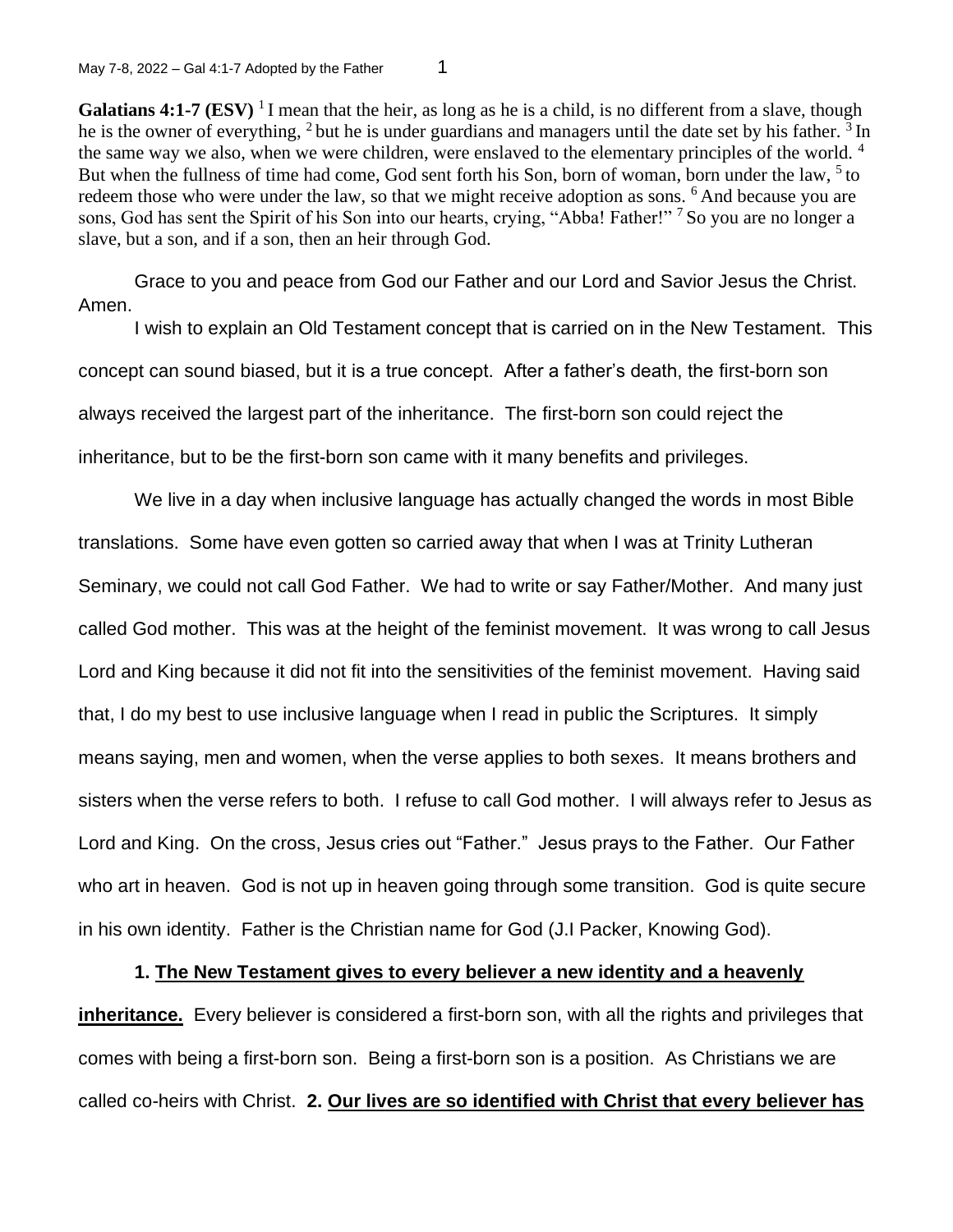**the rights and privileges of the first-born son, both men and women.** We are sons and daughters of God. Dr. MacArthur writes, *"Because believers are God's children, they are "heirs also, heirs of God and fellow heirs with Christ (Romans 8:27). What an incomprehensible truth: that by giving ourselves to Jesus Christ in faith, God gives to us everything His Son possesses"* (John MacArthur, Galatians, pg. 110)! This applies to all of our brothers and sisters in Christ. Our inheritance is not based on being first born or being male. **3. It is all based on Jesus and us being born again and adopted by the Father. Jesus paid for our inheritance on the cross for both men and women alike.** It is no small thing for both men and women to be coheirs with Christ. It is beyond our imaginations what this includes or entails. **4. The best is always yet to be.** 

This is all background to what I am about to say, so please stay with me. Every newborn child has his or her own distinctive sounds and cries mimicking the sound of the mother. "Babies will match their cry to the sounds and intonations of their mother's voice" (Todd Wilson, Galatians pg. 133, R.Kent Hughes editor). That's why they can hear their baby's infant cry seemingly from miles away and even pick out the sound of their baby crying amidst a chorus of other crying infants.

Friends, God Himself has better hearing than the best of mothers**. 5. The Father hears the cries of every one of his children. The Father is listening for your cries.** We have been given the privilege of calling God "Abba" a most intimate of terms. It can be translated Papa or Daddy. Only in the New Testament is God referred to as Father and of course it is Jesus who calls him Father, the Christian name for God. This got Jesus in trouble for to call God Father, He was making himself equal with God. When you and I call God Father, Papa, Daddy, we are not making ourselves equal with God. God has adopted us into His family through Christ and we have the right to call God Father, Daddy, Papa, and cry out to him directly from our hearts. This is no small privilege. Jesus has made it possible for us to speak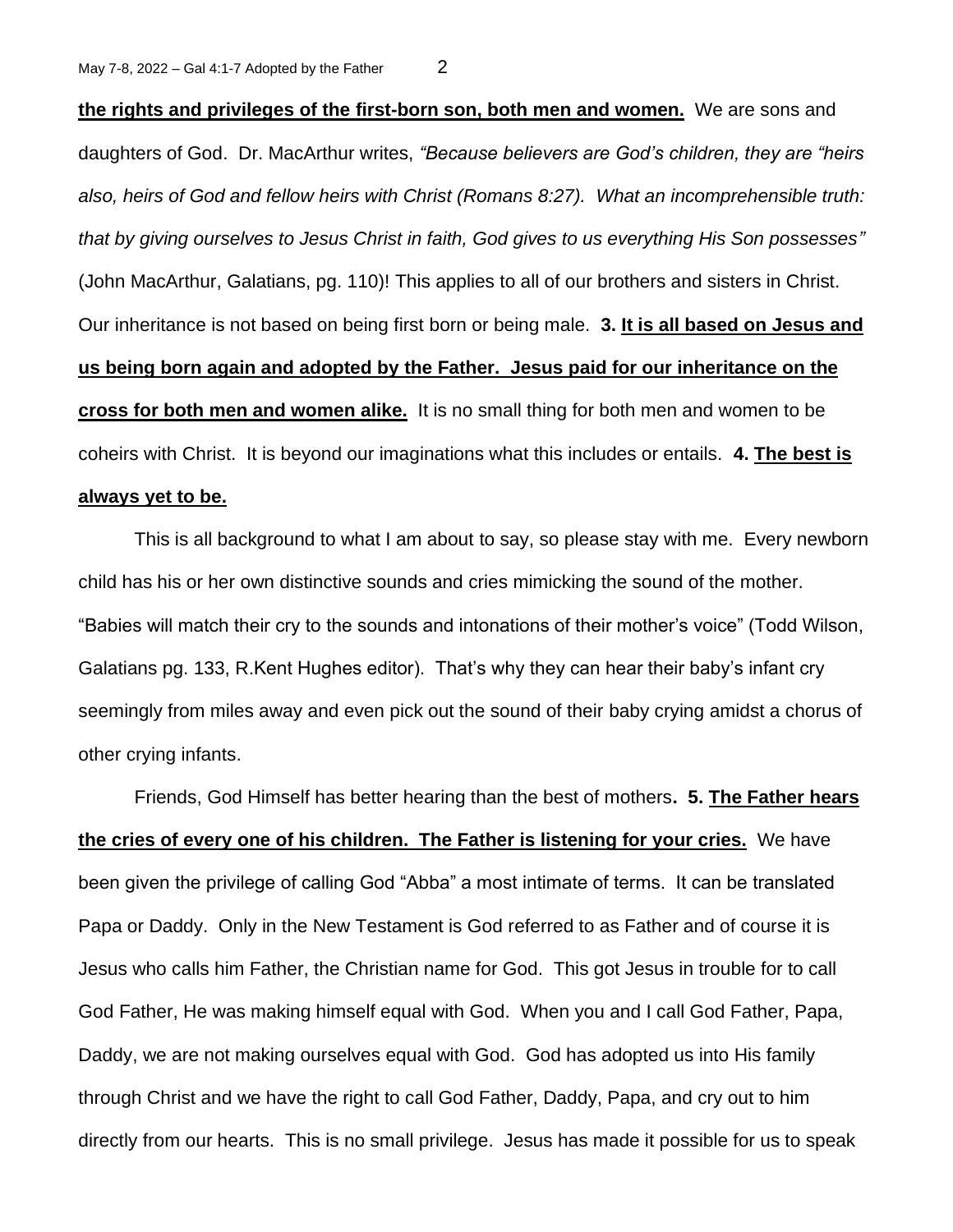to the Father directly. Jesus has made us acceptable to the Father. We can always speak to Him, and He hears.

In our passage today Paul has come to the realization that the Christians in Galatia have begun to doubt, to question their standing with God, whether or not they were true sons and daughters of God with a heavenly inheritance including the gift of eternal life. They were doubting their true Christian identity, their position in Christ.

## **6. I have a book in my office called, "Who I Am In Christ," by Neil T. Anderon. The Bible gives to us our Chrisitan identity and Anderson's book describes who we are in**

**Christ based solely on Scripture** (read chapter headings). You can go to church for decades and still not have a clue of your own Christian identity, who you are in Christ Jesus. When you grow deeper in your identity in Christ you will find yourself being used of the Lord to do ministry, putting to use the spiritual gifts God has given to you within the context of your own personality. You do everything you can to be a solid witness for Christ and to build up the church, namely the people of God.

Dr Charles Stanley writes, *"We are on this earth to serve the kingdom of God and His church. And we do that by ministering to each other in small ways that steady the whole body as we give extra support to one another. In talking about such service, I am challenging you to find a need that God can meet through you"* (Christianpost.com devo. May 5, 2022). We are here to build the church up, not tear it down. If you ever find yourself listening to a person who all they can do is gripe about their church, kindly tell them to go elsewhere where they can begin growing again. Every spiritual gift given by God is there to build up the church. There is no such thing as the spiritual gift of criticism. That is Satan's language. He lives to knock the church down. So, whose language are you speaking?

At the time of Paul's writing there were over 60 million slaves in the Greco-Roman world. Children were under the tutelage of a house slave. The slave was under the master of the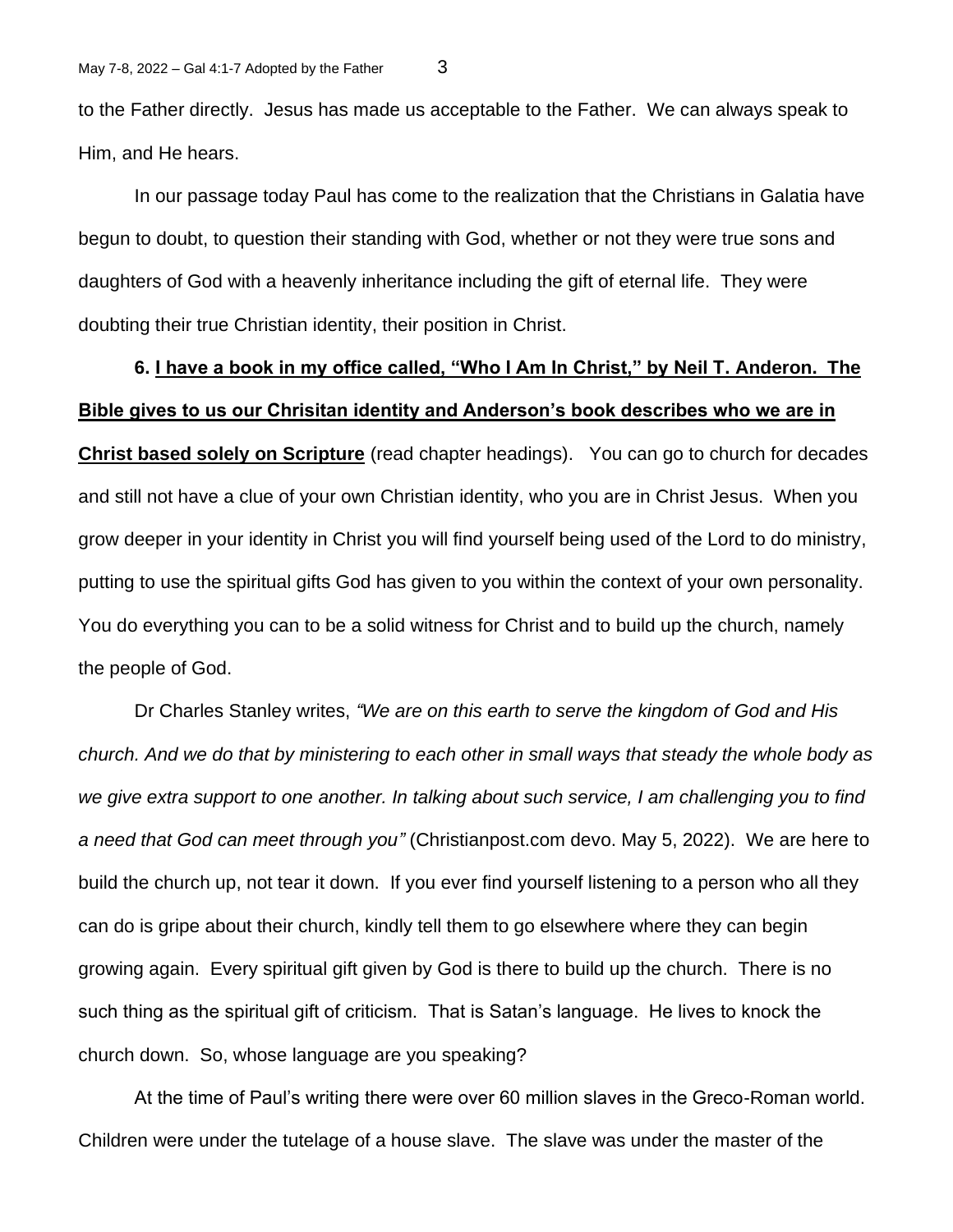home and the children were under the slave. For all intents and purposes children were no better off than slaves in spite of their parentage. Then there would come a time, determined by the father, when there would be a rite of passage into adulthood somewhat like a bar mitzva. Yes, the child would one day receive an inheritance due to him or her but until they entered adulthood, that inheritance was far off. The child was under the slave's care.

## **7. Paul is making the case that all people were enslaved to the Law until Christ**

**came.** The Law could not make any person right with God. The main purpose of the Law was to show every human being how much they needed a Savior, a Messiah, to save them from their sin. The Law is seen as a guardian and manager until the date set by the Father, moving a person from childhood to adulthood, similar to a slave raising the children of the master until the father says it is time for adulthood.

God our heavenly Father sent Jesus at the fullness of time, according to God's perfect timetable. Dr MacArthur writes, *"When the law had fully accomplished its purpose of showing men and women their utter sinfulness and inability to live up to God's perfect standard of righteousness, God ushered in a new era of redemption. When He sent forth His Son, He provided the righteoueness that we could not provide for ourselves"* (MacArthur, Gal. pg. 107).

When Jesus came there was a huge expectation that something new was about to happen. There was a common language that the people spoke that could carry the Good News of Jesus Christ. There was the peace of Rome making travel safe. The Roman world had a great road system where all roads led to Rome. This was the perfect time for the Savior to be born and the Gospel to spread throughout the world.

<sup>4</sup> But when the fullness of time had come, God sent forth his Son, born of woman, born under the law,  $5$  to redeem those who were under the law, so that we might receive adoption as sons [and daughters]." God's son, Jesus, was born under the curse of the Law and fulfilled it completely. Jesus bore the curse for us on the cross. To redeem means to pay for something.